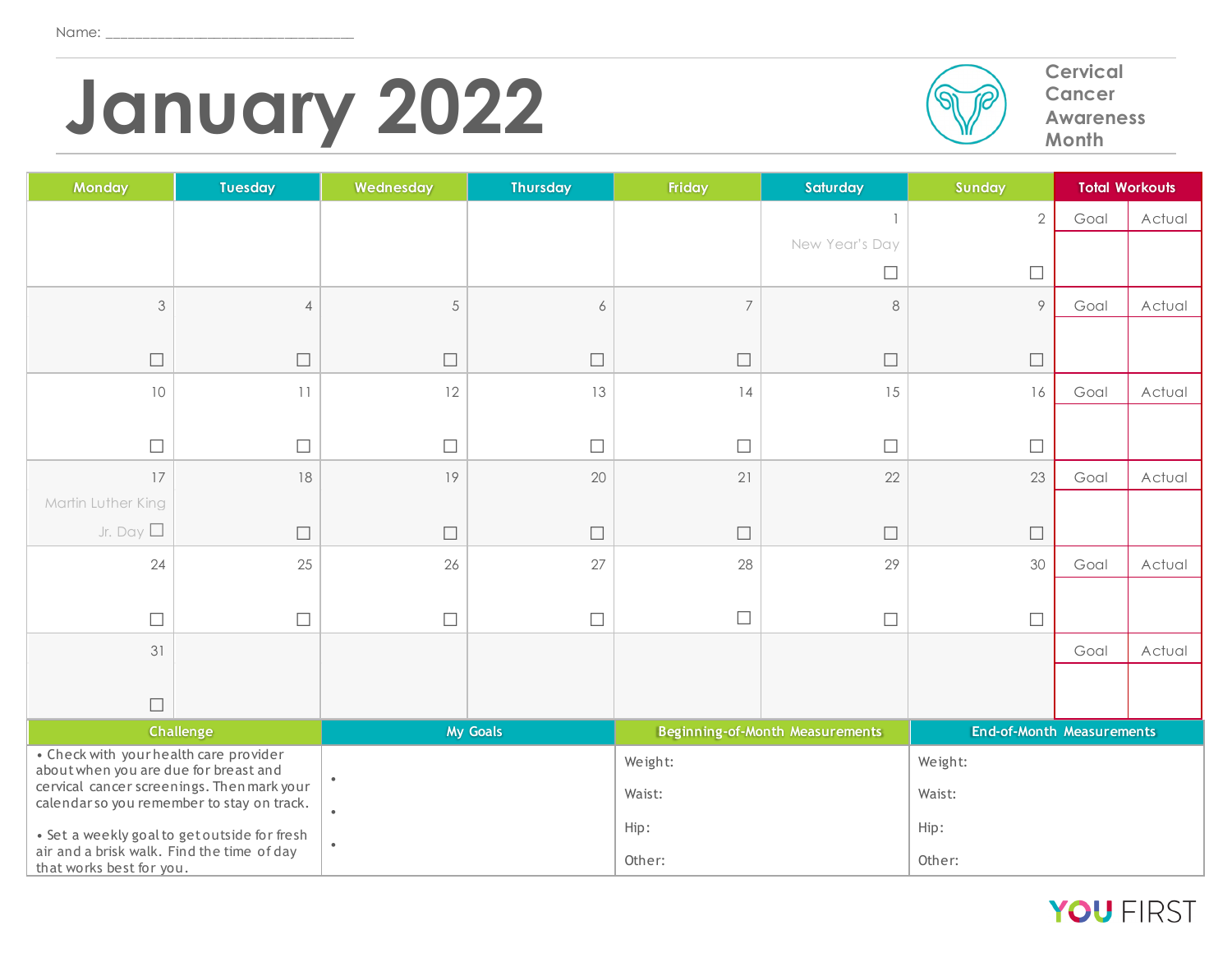## **February 2022 Part Health Awareness**



**Awareness Month**

| Monday                                                                              | <b>Tuesday</b>                                                                     | Wednesday     | <b>Thursday</b> | <b>Friday</b>  | Saturday                               | Sunday                    |      | <b>Total Workouts</b> |
|-------------------------------------------------------------------------------------|------------------------------------------------------------------------------------|---------------|-----------------|----------------|----------------------------------------|---------------------------|------|-----------------------|
|                                                                                     | $\mathbf{1}$                                                                       | $\sqrt{2}$    | 3               | $\overline{4}$ | $\sqrt{5}$                             | 6                         | Goal | Actual                |
|                                                                                     |                                                                                    | Groundhog Day |                 |                |                                        |                           |      |                       |
|                                                                                     | $\Box$                                                                             | $\Box$        | $\Box$          | $\Box$         | $\Box$                                 | $\Box$                    |      |                       |
| $\overline{7}$                                                                      | $\,8\,$                                                                            | $\circ$       | 10              | 11             | 12                                     | 13                        | Goal | Actual                |
|                                                                                     |                                                                                    |               |                 |                |                                        |                           |      |                       |
| $\Box$                                                                              | $\Box$                                                                             | $\Box$        | $\Box$          | $\Box$         | $\Box$                                 | $\Box$                    |      |                       |
| 14                                                                                  | 15                                                                                 | 16            | 17              | 18             | 19                                     | 20                        | Goal | Actual                |
| Valentine's Day                                                                     |                                                                                    |               |                 |                |                                        |                           |      |                       |
| $\Box$                                                                              | $\Box$                                                                             | $\Box$        | $\Box$          | $\Box$         | $\Box$                                 | $\Box$                    |      |                       |
| 21                                                                                  | 22                                                                                 | 23            | 24              | 25             | 26                                     | 27                        | Goal | Actual                |
| Presidents' Day                                                                     |                                                                                    |               |                 |                |                                        |                           |      |                       |
| $\Box$                                                                              | $\Box$                                                                             | $\Box$        | $\Box$          | $\Box$         | $\Box$                                 | $\Box$                    |      |                       |
| 28                                                                                  |                                                                                    |               |                 |                |                                        |                           | Goal | Actual                |
|                                                                                     |                                                                                    |               |                 |                |                                        |                           |      |                       |
| $\Box$                                                                              |                                                                                    |               |                 |                |                                        |                           |      |                       |
|                                                                                     |                                                                                    |               |                 |                |                                        |                           |      |                       |
|                                                                                     |                                                                                    |               |                 |                |                                        |                           |      |                       |
|                                                                                     |                                                                                    |               |                 |                |                                        |                           |      |                       |
|                                                                                     | Challenge                                                                          |               | <b>My Goals</b> |                | <b>Beginning-of-Month Measurements</b> | End-of-Month Measurements |      |                       |
| Put yourself first during heart health<br>month. Focus on your heart for 15 minutes |                                                                                    | $\bullet$     |                 | Weight:        |                                        | Weight:                   |      |                       |
|                                                                                     | each day. Put your hand over your heart,                                           |               |                 | Waist:         |                                        | Waist:                    |      |                       |
|                                                                                     | take deep breaths, and listen to your<br>heartbeat. Taking time to slow down is an |               |                 | Hip:           |                                        | Hip:                      |      |                       |
|                                                                                     | act of self-love.                                                                  |               |                 | Other:         |                                        | Other:                    |      |                       |

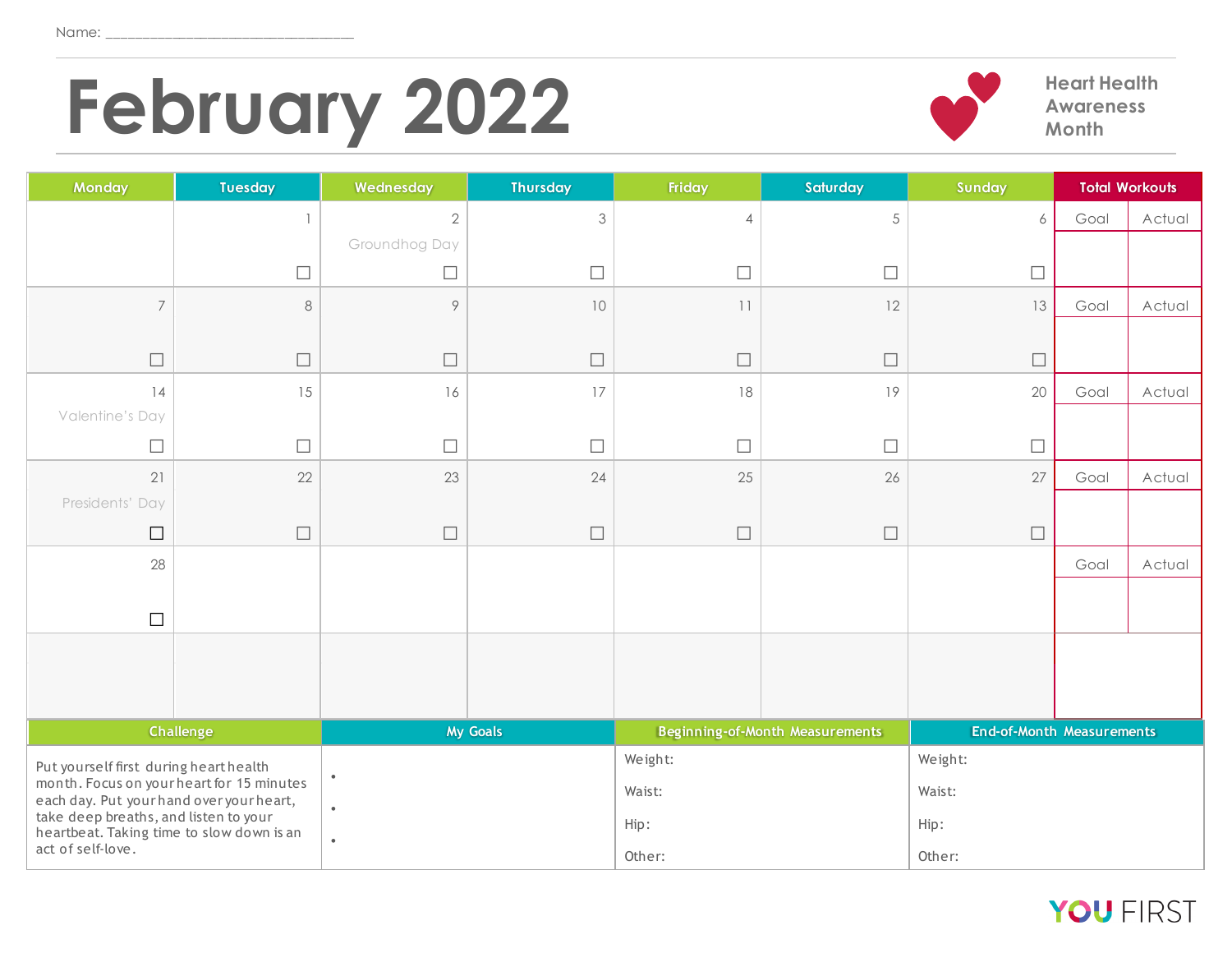## **March 2022 March** 2022



**Nutrition Month**

| Monday                                                               | <b>Tuesday</b>                              | Wednesday  | <b>Thursday</b> | Friday         | Saturday                        | Sunday                    |      | <b>Total Workouts</b> |
|----------------------------------------------------------------------|---------------------------------------------|------------|-----------------|----------------|---------------------------------|---------------------------|------|-----------------------|
|                                                                      |                                             | $\sqrt{2}$ | 3               | $\overline{4}$ | $\sqrt{5}$                      | 6                         | Goal | Actual                |
|                                                                      | Town Meeting Day                            |            |                 |                |                                 |                           |      |                       |
|                                                                      | $\Box$                                      | $\Box$     | $\Box$          | $\Box$         | $\Box$                          | $\Box$                    |      |                       |
| $\overline{7}$                                                       | 8                                           | $\circ$    | 10              | 11             | 12                              | 13                        | Goal | Actual                |
|                                                                      |                                             |            |                 |                |                                 | Daylight Saving           |      |                       |
| $\Box$                                                               | $\Box$                                      | $\Box$     | $\Box$          | $\Box$         | $\Box$                          | $\Box$                    |      |                       |
| 14                                                                   | 15                                          | 16         | 17              | 18             | 19                              | 20                        | Goal | Actual                |
|                                                                      |                                             |            |                 |                |                                 |                           |      |                       |
| $\Box$                                                               | $\Box$                                      | $\Box$     | $\Box$          | $\Box$         | $\Box$                          | $\Box$                    |      |                       |
| 21                                                                   | 22                                          | 23         | 24              | 25             | 26                              | $27\,$                    | Goal | Actual                |
|                                                                      |                                             |            |                 |                |                                 |                           |      |                       |
| $\Box$                                                               | $\Box$                                      | $\Box$     | $\Box$          | $\Box$         | $\Box$                          | $\Box$                    |      |                       |
| 28                                                                   | 29                                          | 30         | 31              |                |                                 |                           | Goal | Actual                |
|                                                                      |                                             |            |                 |                |                                 |                           |      |                       |
| $\Box$                                                               | $\Box$                                      | $\Box$     | $\Box$          |                |                                 |                           |      |                       |
|                                                                      |                                             |            |                 |                |                                 |                           |      |                       |
|                                                                      |                                             |            |                 |                |                                 |                           |      |                       |
|                                                                      | <b>Challenge</b>                            |            | <b>My Goals</b> |                | Beginning-of-Month Measurements | End-of-Month Measurements |      |                       |
|                                                                      |                                             |            |                 | Weight:        |                                 | Weight:                   |      |                       |
| Try to eat fruits and vegetables of every                            | Set a goal to "eat the rainbow" this month. | $\bullet$  |                 | Waist:         |                                 | Waist:                    |      |                       |
| color, like red peppers, orange carrots,                             |                                             | $\bullet$  |                 |                |                                 |                           |      |                       |
| yellow squash, green scallions, blueberries,<br>and purple eggplant. |                                             | $\bullet$  |                 | Hip:           |                                 | Hip:                      |      |                       |
|                                                                      |                                             |            |                 | Other:         |                                 | Other:                    |      |                       |

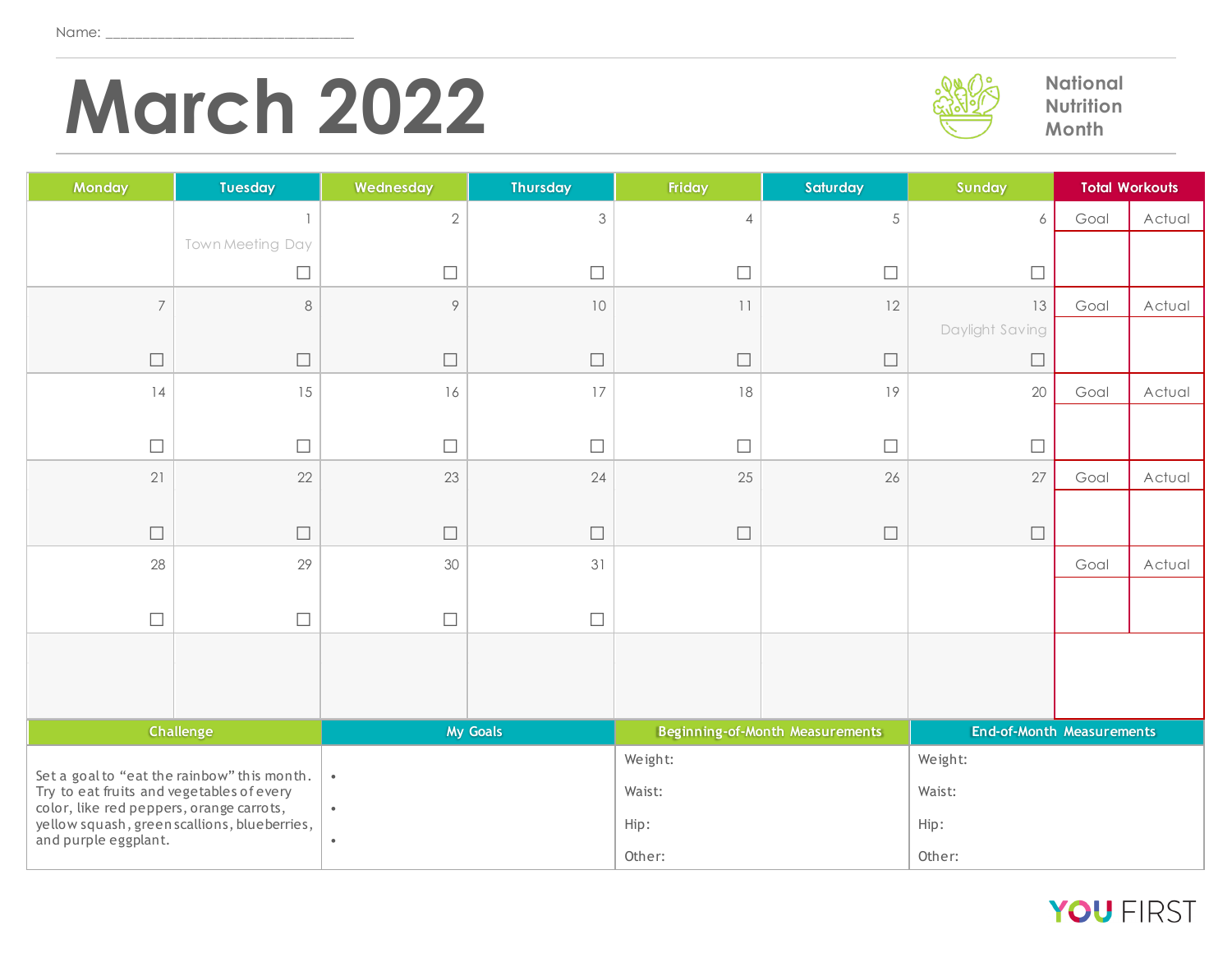# **April 2022****Plant**



**positive thoughts**

| <b>Monday</b>                    | <b>Tuesday</b>                                                                     | Wednesday        | Thursday       | Friday    | Saturday                        | Sunday                           |      | <b>Total Workouts</b> |
|----------------------------------|------------------------------------------------------------------------------------|------------------|----------------|-----------|---------------------------------|----------------------------------|------|-----------------------|
|                                  |                                                                                    |                  |                | -1        | $\sqrt{2}$                      | 3                                | Goal | Actual                |
|                                  |                                                                                    |                  |                |           | Ramadan                         |                                  |      |                       |
|                                  |                                                                                    |                  |                | $\Box$    | $\Box$                          | $\Box$                           |      |                       |
| $\overline{4}$                   | $\sqrt{5}$                                                                         | $\boldsymbol{6}$ | $\overline{7}$ | $\,8\,$   | $\circ$                         | $10$                             | Goal | Actual                |
|                                  |                                                                                    |                  |                |           |                                 |                                  |      |                       |
| $\Box$                           | $\Box$                                                                             | $\Box$           | $\Box$         | $\Box$    | $\Box$                          | $\Box$                           |      |                       |
| 11                               | 12                                                                                 | 13               | 14             | 15        | 16                              | 17                               | Goal | Actual                |
|                                  |                                                                                    |                  |                | Passover  |                                 | Easter                           |      |                       |
| $\Box$                           | $\Box$                                                                             | $\Box$           | $\Box$         | $\Box$    | $\Box$                          | $\Box$                           |      |                       |
| 18                               | 19                                                                                 | 20               | 21             | 22        | 23                              | 24                               | Goal | Actual                |
|                                  |                                                                                    |                  |                | Earth Day |                                 |                                  |      |                       |
| $\Box$                           | $\Box$                                                                             | $\Box$           | $\Box$         | $\Box$    | $\Box$                          | $\Box$                           |      |                       |
| 25                               | 26                                                                                 | 27               | 28             | 29        | 30                              |                                  | Goal | Actual                |
|                                  |                                                                                    |                  |                |           |                                 |                                  |      |                       |
| $\Box$                           | $\Box$                                                                             | $\Box$           | $\Box$         | $\Box$    | $\Box$                          |                                  |      |                       |
|                                  |                                                                                    |                  |                |           |                                 |                                  |      |                       |
|                                  |                                                                                    |                  |                |           |                                 |                                  |      |                       |
|                                  | <b>Challenge</b>                                                                   |                  | My Goals       |           | Beginning-of-Month Measurements | <b>End-of-Month Measurements</b> |      |                       |
|                                  |                                                                                    |                  |                | Weight:   |                                 | Weight:                          |      |                       |
|                                  | As we are getting more warm days and                                               |                  |                | Waist:    |                                 | Waist:                           |      |                       |
|                                  | sunshine, set a goal to spend more time<br>outside. Find your waterproof boots and |                  |                | Hip:      |                                 | Hip:                             |      |                       |
| inner child, then enjoy the mud. |                                                                                    | $\bullet$        |                |           |                                 |                                  |      |                       |
|                                  |                                                                                    |                  |                | Other:    |                                 | Other:                           |      |                       |

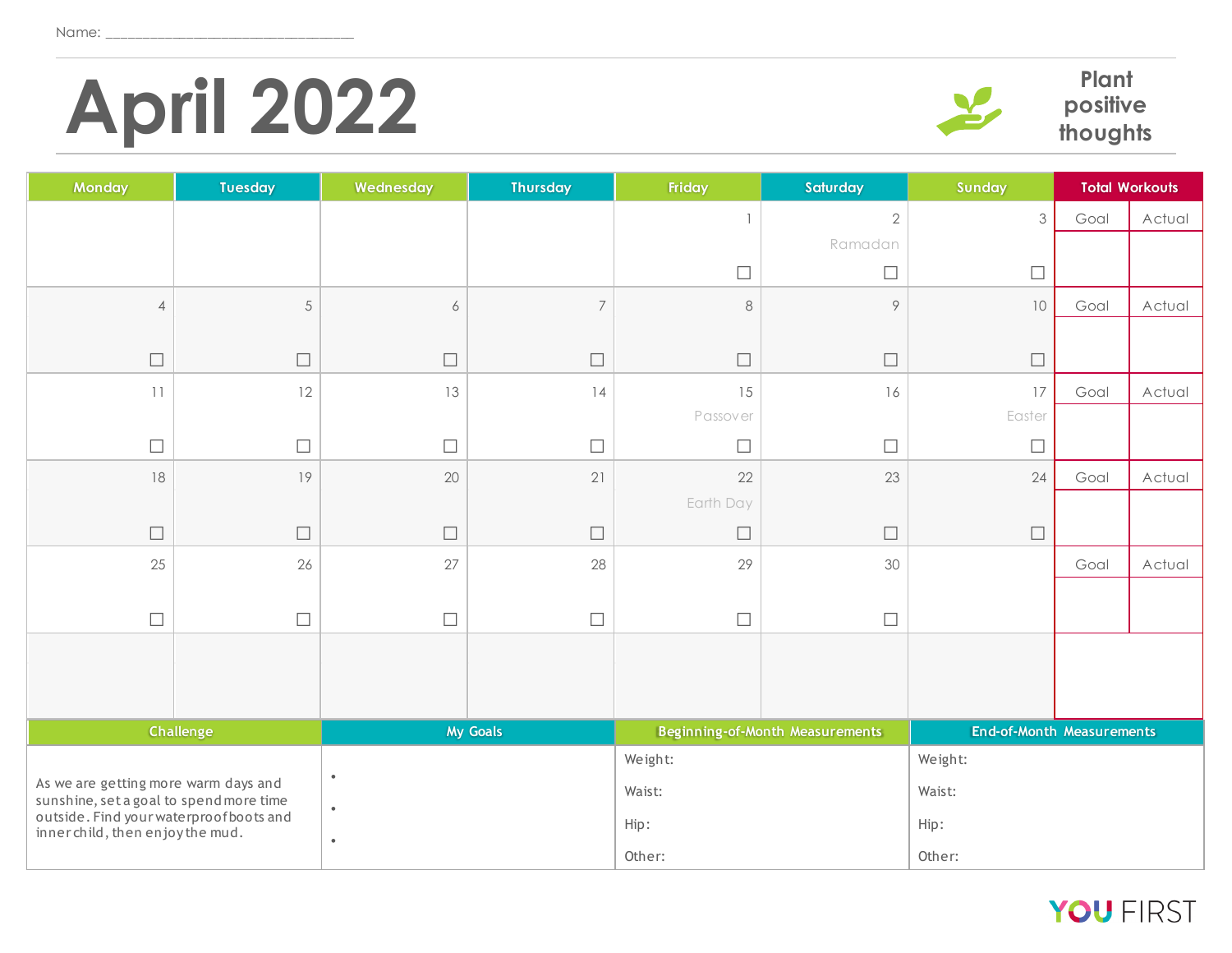# **May 2022 Skin Cancer Prevention**



| Monday                                                                            | <b>Tuesday</b>   | Wednesday      | <b>Thursday</b> | Friday  | Saturday                               | Sunday                           |      | <b>Total Workouts</b> |
|-----------------------------------------------------------------------------------|------------------|----------------|-----------------|---------|----------------------------------------|----------------------------------|------|-----------------------|
|                                                                                   |                  |                |                 |         |                                        | $\overline{1}$                   | Goal | Actual                |
|                                                                                   |                  |                |                 |         |                                        |                                  |      |                       |
|                                                                                   |                  |                |                 |         |                                        | $\Box$                           |      |                       |
| $\overline{2}$                                                                    | $\mathfrak{Z}$   | $\overline{4}$ | $\sqrt{5}$      | 6       | $\overline{7}$                         | 8                                | Goal | Actual                |
| Eid-al-Fitr (End of                                                               |                  |                |                 |         |                                        | Mother's Day                     |      |                       |
| Ramadan) $\square$                                                                | $\Box$           | $\Box$         | $\Box$          | $\Box$  | $\Box$                                 | $\Box$                           |      |                       |
| $\circ$                                                                           | 10               | 11             | 12              | 13      | 14                                     | 15                               | Goal | Actual                |
|                                                                                   |                  |                |                 |         |                                        |                                  |      |                       |
| $\Box$                                                                            | П                | $\Box$         | $\Box$          | $\Box$  | $\Box$                                 | $\Box$                           |      |                       |
| 16                                                                                | 17               | 18             | 19              | 20      | 21                                     | 22                               | Goal | Actual                |
|                                                                                   |                  |                |                 |         |                                        |                                  |      |                       |
| $\Box$                                                                            | $\Box$           | $\Box$         | $\Box$          | $\Box$  | $\Box$                                 | $\Box$                           |      |                       |
| 23                                                                                | 24               | 25             | 26              | 27      | 28                                     | 29                               | Goal | Actual                |
|                                                                                   |                  |                |                 |         |                                        |                                  |      |                       |
| $\Box$                                                                            | $\Box$           | $\Box$         | $\Box$          | $\Box$  | $\Box$                                 | $\Box$                           |      |                       |
| 30                                                                                | 31               |                |                 |         |                                        |                                  | Goal | Actual                |
| Memorial Day                                                                      |                  |                |                 |         |                                        |                                  |      |                       |
| $\Box$                                                                            | $\Box$           |                |                 |         |                                        |                                  |      |                       |
|                                                                                   | <b>Challenge</b> |                | <b>My Goals</b> |         | <b>Beginning-of-Month Measurements</b> | <b>End-of-Month Measurements</b> |      |                       |
| • Reduce your risk of sun damage by<br>wearing sunscreen and protective clothing, |                  | $\bullet$      |                 | Weight: |                                        | Weight:                          |      |                       |
| like long sleeves and a hat.                                                      |                  |                |                 | Waist:  |                                        | Waist:                           |      |                       |
| • Stay hydrated to help not only your skin                                        |                  | $\bullet$      |                 | Hip:    |                                        | Hip:                             |      |                       |
| but your whole body. Track how many<br>glasses of water you drink each day.       |                  | $\bullet$      |                 | Other:  |                                        | Other:                           |      |                       |

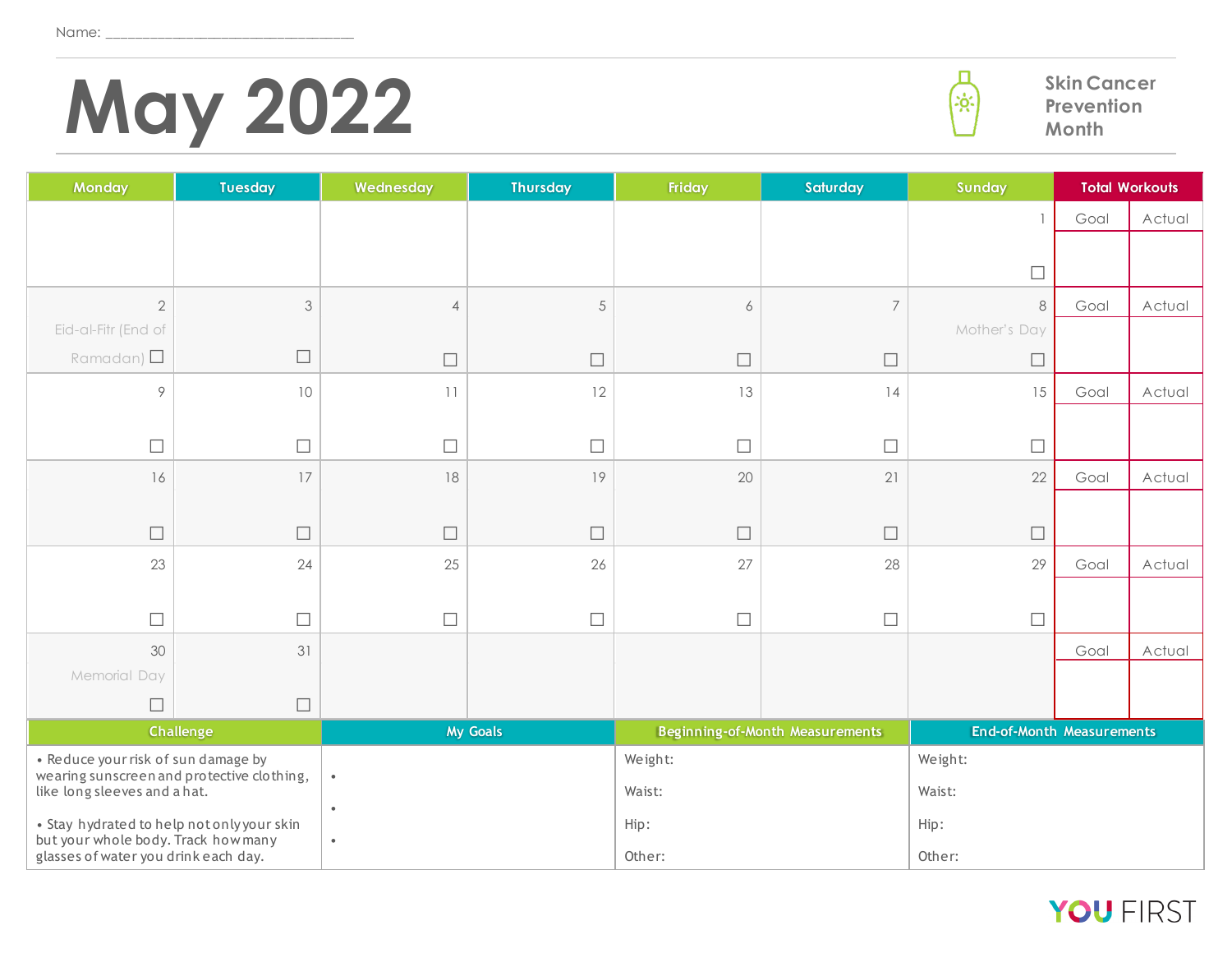## **June 2022 Brain Health & Alzheimer's**



**Awareness Month**

| Monday                                                                               | <b>Tuesday</b>   | Wednesday | <b>Thursday</b>  | Friday  | Saturday                               | <b>Sunday</b>                    |      | <b>Total Workouts</b> |
|--------------------------------------------------------------------------------------|------------------|-----------|------------------|---------|----------------------------------------|----------------------------------|------|-----------------------|
|                                                                                      |                  |           | $\overline{2}$   | 3       | $\overline{4}$                         | 5                                | Goal | Actual                |
|                                                                                      |                  |           |                  |         |                                        |                                  |      |                       |
|                                                                                      |                  | $\Box$    | $\Box$           |         | $\Box$                                 | $\Box$                           |      |                       |
| $\boldsymbol{6}$                                                                     | $\overline{7}$   | $\,8\,$   | $\circ$          | 10      | 11                                     | 12                               | Goal | Actual                |
|                                                                                      |                  |           |                  |         |                                        |                                  |      |                       |
| $\Box$                                                                               | $\Box$           | $\Box$    | $\Box$           | $\Box$  | $\Box$                                 | $\Box$                           |      |                       |
| 13                                                                                   | 14               | 15        | 16               | 17      | 18                                     | 19                               | Goal | Actual                |
|                                                                                      |                  |           |                  |         |                                        | Father's Day,                    |      |                       |
| $\Box$                                                                               | $\Box$           | $\Box$    | $\Box$           | $\Box$  | $\Box$                                 | Juneteenth $\Box$                |      |                       |
| 20                                                                                   | 21               | 22        | 23               | 24      | 25                                     | 26                               | Goal | Actual                |
|                                                                                      |                  |           |                  |         |                                        |                                  |      |                       |
| $\Box$                                                                               | $\Box$           | $\Box$    | $\Box$           | $\Box$  | $\Box$                                 | $\Box$                           |      |                       |
| 27                                                                                   | 28               | 29        | 30               |         |                                        |                                  | Goal | Actual                |
|                                                                                      |                  |           |                  |         |                                        |                                  |      |                       |
| $\Box$                                                                               | $\Box$           | $\Box$    | $\hfill \square$ |         |                                        |                                  |      |                       |
|                                                                                      |                  |           |                  |         |                                        |                                  |      |                       |
|                                                                                      |                  |           |                  |         |                                        |                                  |      |                       |
|                                                                                      |                  |           |                  |         |                                        |                                  |      |                       |
|                                                                                      | <b>Challenge</b> |           | <b>My Goals</b>  |         | <b>Beginning-of-Month Measurements</b> | <b>End-of-Month Measurements</b> |      |                       |
| Staying active and eating well aren't just                                           |                  | $\bullet$ |                  | Weight: |                                        | Weight:                          |      |                       |
| good for your heart, they also help your<br>brain. Try a new activity this month. Is |                  | $\bullet$ |                  | Waist:  |                                        | Waist:                           |      |                       |
| there a walking path you have been                                                   |                  |           |                  | Hip:    |                                        | Hip:                             |      |                       |
| meaning to visit or a nearby state park with<br>kayak rentals?                       |                  | $\bullet$ |                  | Other:  |                                        | Other:                           |      |                       |

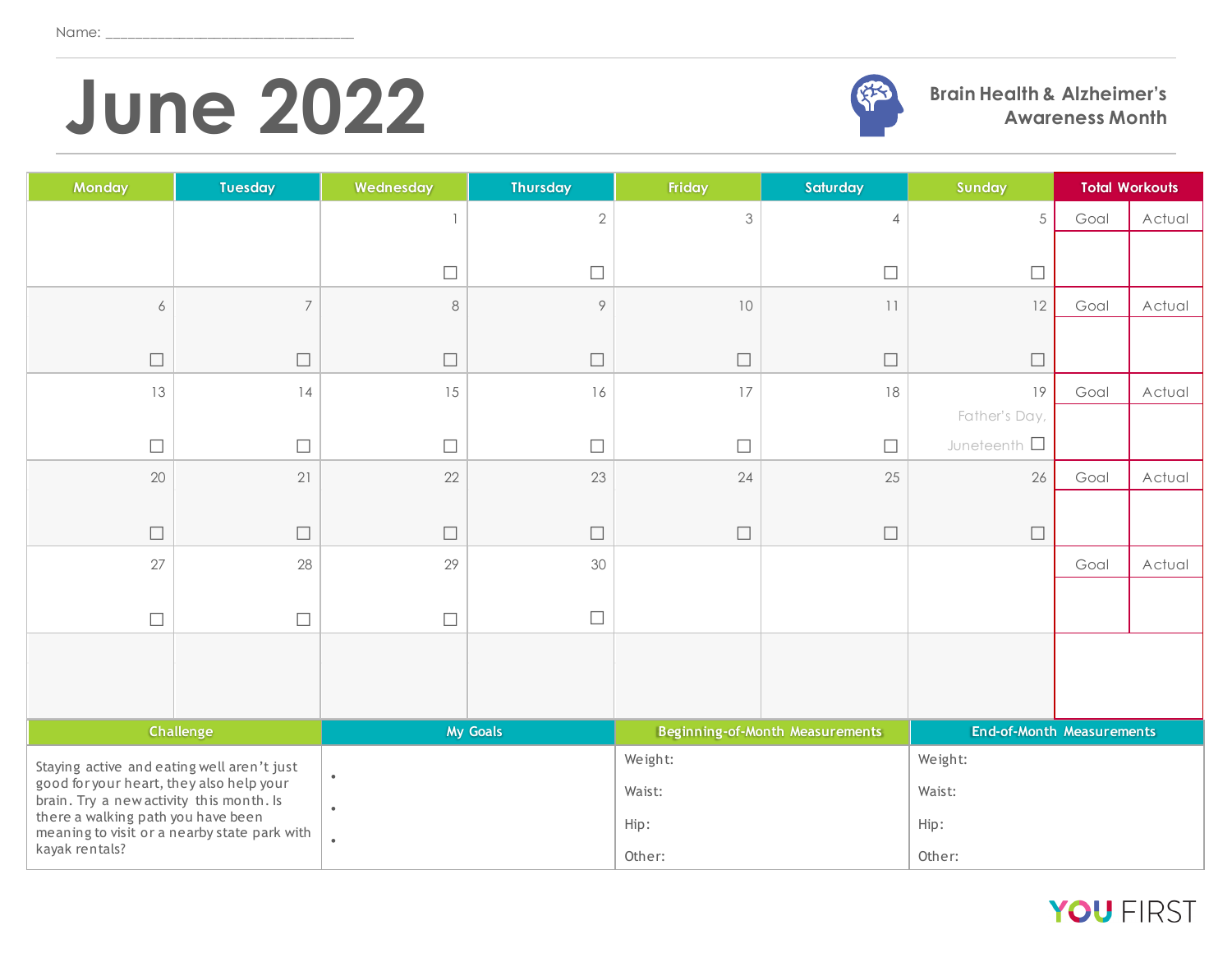# **July 2022**<br>*I***<sub>capable.**</sub>



**and capable.** 

| Monday                                                                                | <b>Tuesday</b>   | Wednesday | <b>Thursday</b> | Friday         | Saturday                               | Sunday                           |      | <b>Total Workouts</b> |
|---------------------------------------------------------------------------------------|------------------|-----------|-----------------|----------------|----------------------------------------|----------------------------------|------|-----------------------|
|                                                                                       |                  |           |                 | $\overline{1}$ | $\sqrt{2}$                             | 3                                | Goal | Actual                |
|                                                                                       |                  |           |                 |                |                                        |                                  |      |                       |
|                                                                                       |                  |           |                 | $\Box$         | $\Box$                                 | $\Box$                           |      |                       |
| $\overline{4}$                                                                        | $\sqrt{5}$       | 6         | $\overline{7}$  | $\,8\,$        | $\circ$                                | $10$                             | Goal | Actual                |
| Independence                                                                          |                  |           |                 |                |                                        |                                  |      |                       |
| Day                                                                                   | $\Box$           | ⊔         | $\Box$          | $\Box$         | $\Box$                                 | $\Box$                           |      |                       |
| 11                                                                                    | 12               | 13        | 14              | 15             | 16                                     | $17\,$                           | Goal | Actual                |
|                                                                                       |                  |           |                 |                |                                        |                                  |      |                       |
| $\Box$                                                                                | $\Box$           | $\Box$    | $\Box$          | $\Box$         | $\Box$                                 | $\Box$                           |      |                       |
| 18                                                                                    | 19               | 20        | 21              | 22             | 23                                     | 24                               | Goal | Actual                |
|                                                                                       |                  |           |                 |                |                                        |                                  |      |                       |
| $\Box$                                                                                | $\Box$           | $\Box$    | $\Box$          | $\Box$         | $\Box$                                 | $\Box$                           |      |                       |
| 25                                                                                    | 26               | 27        | 28              | 29             | 30                                     | 31                               | Goal | Actual                |
|                                                                                       |                  |           |                 |                |                                        |                                  |      |                       |
| $\Box$                                                                                | $\Box$           | $\perp$   | $\Box$          | $\Box$         | $\Box$                                 | $\Box$                           |      |                       |
|                                                                                       |                  |           |                 |                |                                        |                                  |      |                       |
|                                                                                       |                  |           |                 |                |                                        |                                  |      |                       |
|                                                                                       |                  |           |                 |                |                                        |                                  |      |                       |
|                                                                                       | <b>Challenge</b> |           | <b>My Goals</b> |                | <b>Beginning-of-Month Measurements</b> | <b>End-of-Month Measurements</b> |      |                       |
| Set a walking goal for yourself this month                                            |                  | $\bullet$ |                 | Weight:        |                                        | Weight:                          |      |                       |
| (example: 25 days of 7,000+ steps).                                                   |                  | $\bullet$ |                 | Waist:         |                                        | Waist:                           |      |                       |
| Need a step counter? Call You First at 800-<br>508-2222 or email YouFirst@vermont.gov |                  |           |                 | Hip:           |                                        | Hip:                             |      |                       |
| for a FREE pedometer to track your steps.                                             |                  | $\bullet$ |                 | Other:         |                                        | Other:                           |      |                       |

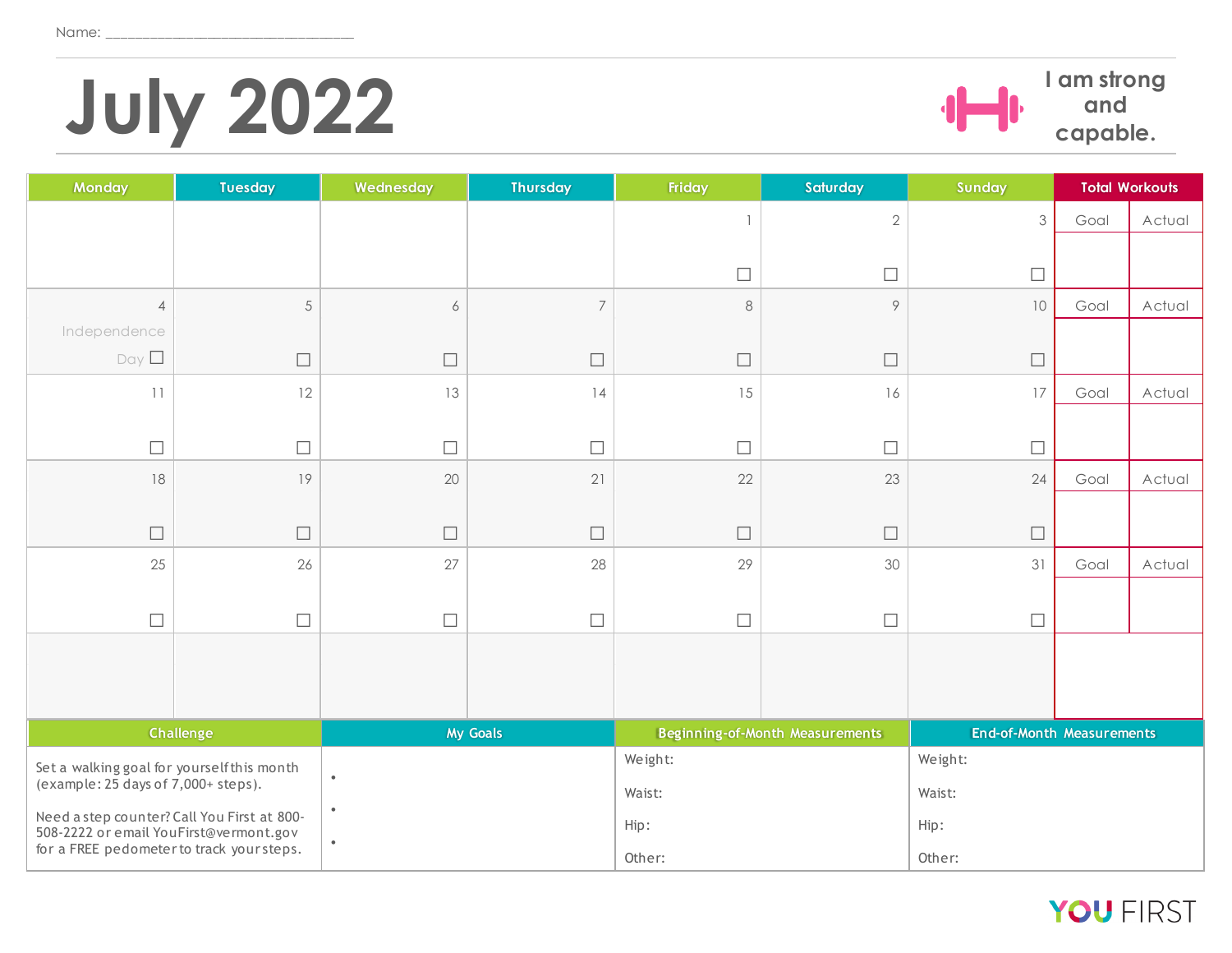# **August 2022** *The world is*

#### *lucky to have YOU*

| Monday                                                                               | <b>Tuesday</b>    | Wednesday                 | <b>Thursday</b> | Friday     | Saturday                        | Sunday                           |      | <b>Total Workouts</b> |
|--------------------------------------------------------------------------------------|-------------------|---------------------------|-----------------|------------|---------------------------------|----------------------------------|------|-----------------------|
| $\mathbf{1}$                                                                         | $\mathbf{2}$      | $\ensuremath{\mathsf{3}}$ | $\overline{4}$  | $\sqrt{5}$ | 6                               | $\overline{7}$                   | Goal | Actual                |
|                                                                                      |                   |                           |                 |            |                                 |                                  |      |                       |
| $\Box$                                                                               | $\Box$            | $\Box$                    | $\Box$          | $\Box$     | $\Box$                          | $\Box$                           |      |                       |
| $\,8\,$                                                                              | $\circ$           | $10$                      | 11              | 12         | 13                              | 14                               | Goal | Actual                |
| $\Box$                                                                               | $\Box$            | $\Box$                    | $\Box$          | $\Box$     | $\Box$                          | $\Box$                           |      |                       |
| 15                                                                                   | 16                | 17                        | 18              | 19         | 20                              | 21                               | Goal | Actual                |
|                                                                                      | Bennington Battle |                           |                 |            |                                 |                                  |      |                       |
| $\Box$                                                                               | Day               | $\Box$                    | $\Box$          | $\Box$     | $\Box$                          | $\Box$                           |      |                       |
| 22                                                                                   | 23                | 24                        | 25              | 26         | 27                              | 28                               | Goal | Actual                |
|                                                                                      |                   |                           |                 |            |                                 |                                  |      |                       |
| $\Box$                                                                               | $\Box$            | $\Box$                    | $\Box$          | $\Box$     | $\Box$                          | $\Box$                           |      |                       |
| 29                                                                                   | 30                | 31                        |                 |            |                                 |                                  | Goal | Actual                |
|                                                                                      |                   |                           |                 |            |                                 |                                  |      |                       |
| $\Box$                                                                               | $\Box$            | $\Box$                    |                 |            |                                 |                                  |      |                       |
|                                                                                      |                   |                           |                 |            |                                 |                                  |      |                       |
|                                                                                      |                   |                           |                 |            |                                 |                                  |      |                       |
|                                                                                      | <b>Challenge</b>  |                           | <b>My Goals</b> |            | Beginning-of-Month Measurements | <b>End-of-Month Measurements</b> |      |                       |
| Vermont farms and gardens are full this                                              |                   | $\bullet$                 |                 | Weight:    |                                 | Weight:                          |      |                       |
| time of year. Challenge yourself to try a<br>new vegetable and a new recipe. You may |                   | $\bullet$                 |                 | Waist:     |                                 | Waist:                           |      |                       |
| find a new favorite!                                                                 |                   |                           |                 | Hip:       |                                 | Hip:                             |      |                       |
| Share your creativity on Facebook and tag<br>@YouFirstVT.                            |                   | $\bullet$                 |                 | Other:     |                                 | Other:                           |      |                       |

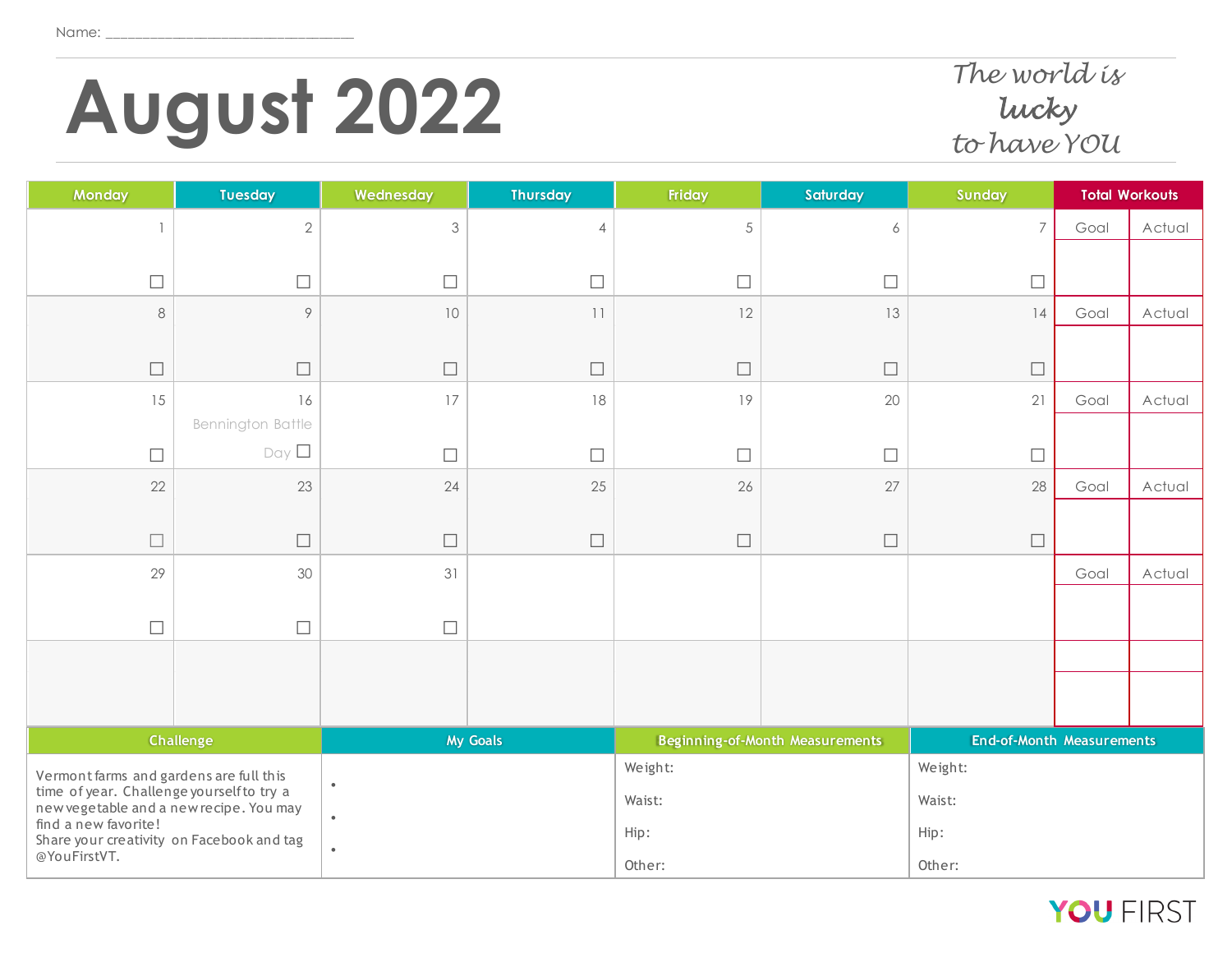# September 2022 **Celebrate Celebrate**



**all you have achieved**

| <b>Monday</b>                                          | <b>Tuesday</b>                                                                            | Wednesday      | <b>Thursday</b> | Friday         | Saturday                               | Sunday                           |      | <b>Total Workouts</b> |
|--------------------------------------------------------|-------------------------------------------------------------------------------------------|----------------|-----------------|----------------|----------------------------------------|----------------------------------|------|-----------------------|
|                                                        |                                                                                           |                | $\overline{1}$  | $\overline{2}$ | $\mathfrak{Z}$                         | $\overline{4}$                   | Goal | Actual                |
|                                                        |                                                                                           |                |                 |                |                                        |                                  |      |                       |
|                                                        |                                                                                           |                | $\Box$          | $\Box$         | $\Box$                                 | $\Box$                           |      |                       |
| $\sqrt{5}$                                             | 6                                                                                         | $\overline{7}$ | $\,8\,$         | $\circ$        | $10$                                   | 11                               | Goal | Actual                |
| Labor Day                                              |                                                                                           |                |                 |                |                                        |                                  |      |                       |
| $\Box$                                                 | $\Box$                                                                                    | $\Box$         | $\Box$          | $\Box$         | $\Box$                                 | $\Box$                           |      |                       |
| 12                                                     | 13                                                                                        | 4              | 15              | 16             | 17                                     | 18                               | Goal | Actual                |
|                                                        |                                                                                           |                |                 |                |                                        |                                  |      |                       |
| $\Box$                                                 | $\Box$                                                                                    | $\Box$         | $\Box$          | $\Box$         | $\Box$                                 | $\Box$                           |      |                       |
| 19                                                     | 20                                                                                        | 21             | 22              | 23             | 24                                     | 25                               | Goal | Actual                |
|                                                        |                                                                                           |                |                 |                |                                        | Rosh Hashanah                    |      |                       |
| $\Box$                                                 | $\Box$                                                                                    | $\Box$         | $\Box$          | $\Box$         | $\Box$                                 | $\Box$                           |      |                       |
| 26                                                     | 27                                                                                        | 28             | 29              | 30             |                                        |                                  | Goal | Actual                |
|                                                        |                                                                                           |                |                 |                |                                        |                                  |      |                       |
| $\Box$                                                 | $\Box$                                                                                    | $\Box$         | $\Box$          | $\Box$         |                                        |                                  |      |                       |
|                                                        |                                                                                           |                |                 |                |                                        |                                  |      |                       |
|                                                        |                                                                                           |                |                 |                |                                        |                                  |      |                       |
|                                                        |                                                                                           |                |                 |                |                                        |                                  |      |                       |
|                                                        | <b>Challenge</b>                                                                          |                | My Goals        |                | <b>Beginning-of-Month Measurements</b> | <b>End-of-Month Measurements</b> |      |                       |
|                                                        |                                                                                           | $\bullet$      |                 | Weight:        |                                        | Weight:                          |      |                       |
|                                                        | Enjoy the sunshine as the days begin to get<br>shorter! Make a plan to get active outside |                |                 | Waist:         |                                        | Waist:                           |      |                       |
| and enjoy the season's fresh vegetables<br>and fruits. |                                                                                           | $\bullet$      |                 | Hip:           |                                        | Hip:                             |      |                       |
|                                                        |                                                                                           | $\bullet$      |                 | Other:         |                                        | Other:                           |      |                       |

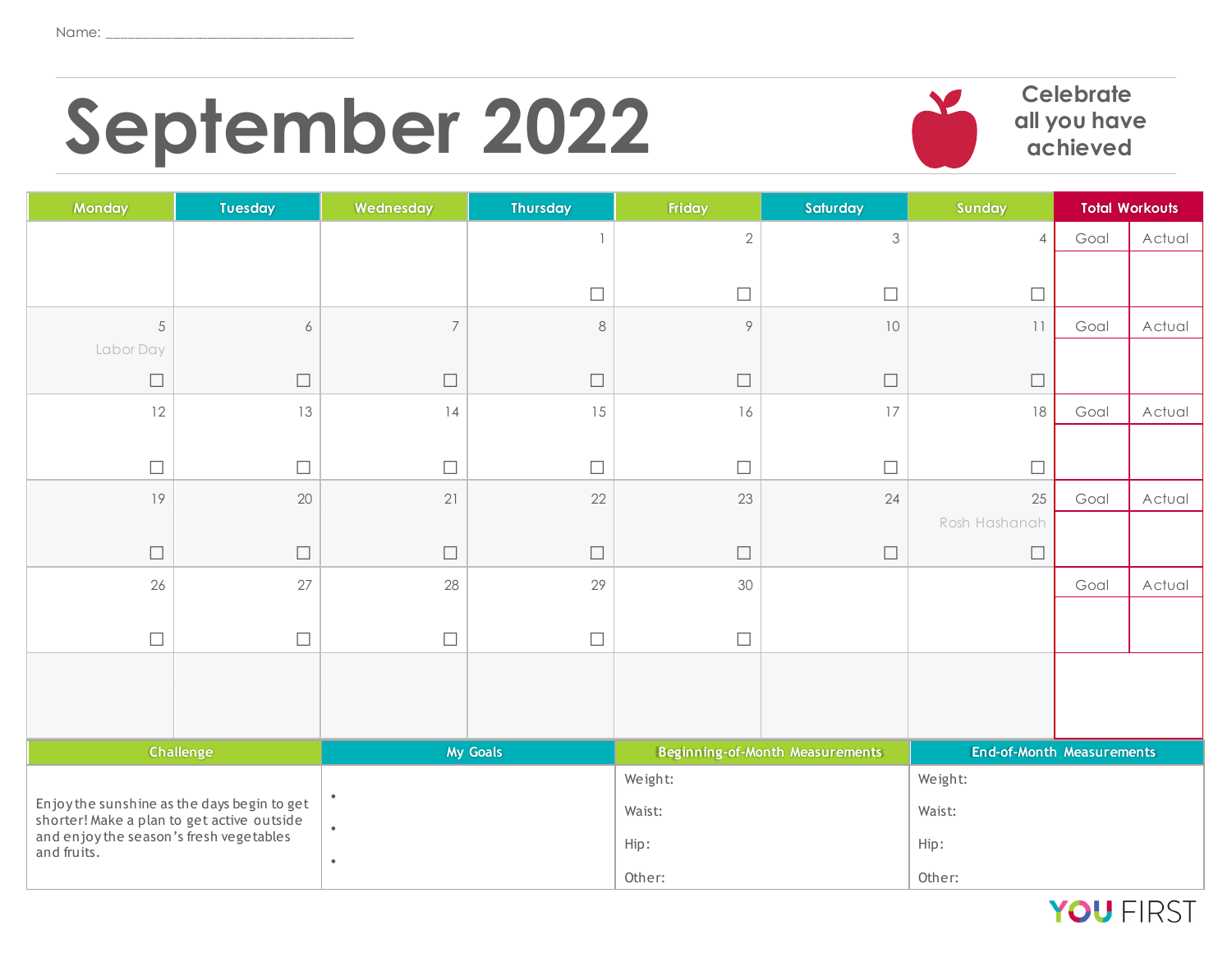## **October 2022** *Precess*



**Cancer Awareness Month**

| Monday                                                                         | <b>Tuesday</b>   | Wednesday | <b>Thursday</b> | Friday         | Saturday                               | Sunday                           |      | <b>Total Workouts</b> |
|--------------------------------------------------------------------------------|------------------|-----------|-----------------|----------------|----------------------------------------|----------------------------------|------|-----------------------|
|                                                                                |                  |           |                 |                |                                        | $\overline{2}$                   | Goal | Actual                |
|                                                                                |                  |           |                 |                |                                        |                                  |      |                       |
|                                                                                |                  |           |                 |                | $\Box$                                 | $\Box$                           |      |                       |
| $\mathfrak{Z}$                                                                 | $\overline{4}$   | 5         | 6               | $\overline{7}$ | $\,8\,$                                | 9                                | Goal | Actual                |
|                                                                                | Yom Kippur       |           |                 |                |                                        |                                  |      |                       |
| $\Box$                                                                         | $\Box$           | $\Box$    | $\Box$          | $\Box$         | $\Box$                                 | $\Box$                           |      |                       |
| 10                                                                             | 11               | 12        | 13              | 14             | 15                                     | 16                               | Goal | Actual                |
| Indigenous                                                                     |                  |           |                 |                |                                        |                                  |      |                       |
| Peoples' Day $\square$                                                         | $\Box$           | $\Box$    | $\Box$          | $\Box$         | $\Box$                                 | $\Box$                           |      |                       |
| 17                                                                             | 18               | 19        | 20              | 21             | 22                                     | 23                               | Goal | Actual                |
|                                                                                |                  |           |                 |                |                                        |                                  |      |                       |
| $\Box$                                                                         | $\Box$           | $\Box$    | $\Box$          | $\Box$         | $\Box$                                 | $\Box$                           |      |                       |
| 24                                                                             | 25               | 26        | 27              | 28             | 29                                     | 30                               | Goal | Actual                |
| Diwali                                                                         |                  |           |                 |                |                                        |                                  |      |                       |
| $\overline{\phantom{a}}$                                                       | $\Box$           | $\Box$    | $\Box$          | $\Box$         | $\Box$                                 | $\Box$                           |      |                       |
| 31                                                                             |                  |           |                 |                |                                        |                                  | Goal | Actual                |
| Halloween                                                                      |                  |           |                 |                |                                        |                                  |      |                       |
| $\Box$                                                                         |                  |           |                 |                |                                        |                                  |      |                       |
|                                                                                | <b>Challenge</b> |           | My Goals        |                | <b>Beginning-of-Month Measurements</b> | <b>End-of-Month Measurements</b> |      |                       |
| · It's Breast Cancer Awareness Month.<br>Check that you are up to date on your |                  | $\bullet$ |                 | Weight:        |                                        | Weight:                          |      |                       |
| breast cancer screening.                                                       |                  | $\bullet$ |                 | Waist:         |                                        | Waist:                           |      |                       |
| • Remember to stretch! Make it a habit by                                      |                  |           |                 | Hip:           |                                        | Hip:                             |      |                       |
| stretching while you brush your teeth or<br>when you watch TV.                 |                  | $\bullet$ |                 | Other:         |                                        | Other:                           |      |                       |

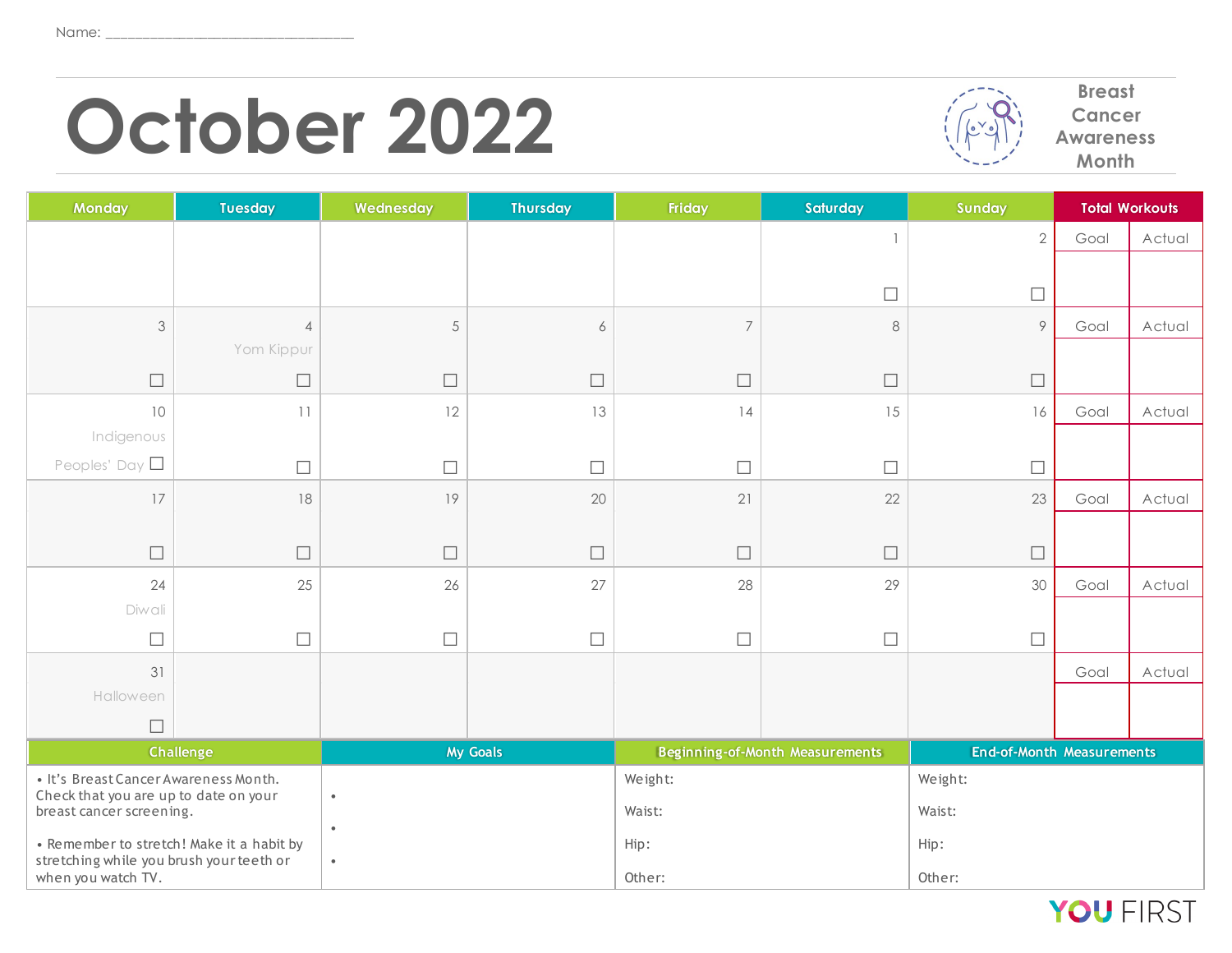### November 2022 *American* **American PM** American



**Diabetes Month**

| <b>Monday</b>                                                                                      | <b>Tuesday</b>                                         | Wednesday  | <b>Thursday</b> | Friday         | Saturday                               | Sunday                           |      | <b>Total Workouts</b> |  |
|----------------------------------------------------------------------------------------------------|--------------------------------------------------------|------------|-----------------|----------------|----------------------------------------|----------------------------------|------|-----------------------|--|
|                                                                                                    |                                                        | $\sqrt{2}$ | $\mathfrak{Z}$  | $\overline{4}$ | $\sqrt{5}$                             | 6                                | Goal | Actual                |  |
|                                                                                                    |                                                        |            |                 |                |                                        | Daylight Saving                  |      |                       |  |
|                                                                                                    | $\Box$                                                 | $\Box$     | $\Box$          | $\Box$         | $\Box$                                 | $\Box$                           |      |                       |  |
| $\overline{7}$                                                                                     | 8                                                      | $\circ$    | 10              | 11             | 12                                     | 13                               | Goal | Actual                |  |
|                                                                                                    | Election Day                                           |            |                 | Veterans' Day  |                                        |                                  |      |                       |  |
| $\Box$                                                                                             | $\Box$                                                 | $\Box$     | $\Box$          | $\Box$         | $\Box$                                 | $\Box$                           |      |                       |  |
| 14                                                                                                 | 15                                                     | 16         | 17              | 18             | 19                                     | 20                               | Goal | Actual                |  |
|                                                                                                    |                                                        |            |                 |                |                                        |                                  |      |                       |  |
| $\Box$                                                                                             | $\Box$                                                 | $\Box$     | $\Box$          | $\Box$         | $\Box$                                 | $\Box$                           |      |                       |  |
| 21                                                                                                 | 22                                                     | 23         | 24              | 25             | 26                                     | 27                               | Goal | Actual                |  |
|                                                                                                    |                                                        |            | Thanksgiving    |                |                                        |                                  |      |                       |  |
| $\Box$                                                                                             | $\Box$                                                 | $\Box$     | $\Box$          | $\Box$         | $\Box$                                 | $\Box$                           |      |                       |  |
| 28                                                                                                 | 29                                                     | 30         |                 |                |                                        |                                  | Goal | Actual                |  |
|                                                                                                    |                                                        |            |                 |                |                                        |                                  |      |                       |  |
| $\Box$                                                                                             | $\Box$                                                 | $\Box$     |                 |                |                                        |                                  |      |                       |  |
|                                                                                                    |                                                        |            |                 |                |                                        |                                  |      |                       |  |
|                                                                                                    |                                                        |            |                 |                |                                        |                                  |      |                       |  |
|                                                                                                    |                                                        |            |                 |                |                                        |                                  |      |                       |  |
|                                                                                                    | Challenge<br><b>My Goals</b>                           |            |                 |                | <b>Beginning-of-Month Measurements</b> | <b>End-of-Month Measurements</b> |      |                       |  |
| • Challenge yourselfand your family to cut<br>back on sugar. Try to drink more water by            |                                                        | $\bullet$  |                 | Weight:        |                                        | Weight:                          |      |                       |  |
| keeping a container of water in your fridge<br>and to eat more fruit by buying fresh,<br>$\bullet$ |                                                        |            |                 | Waist:         |                                        | Waist:                           |      |                       |  |
|                                                                                                    | frozen, and canned (without added sugar).<br>$\bullet$ |            | Hip:            |                | Hip:                                   |                                  |      |                       |  |
| • Visit MyHealthyVT.org for more support.                                                          |                                                        |            |                 | Other:         |                                        | Other:                           |      |                       |  |